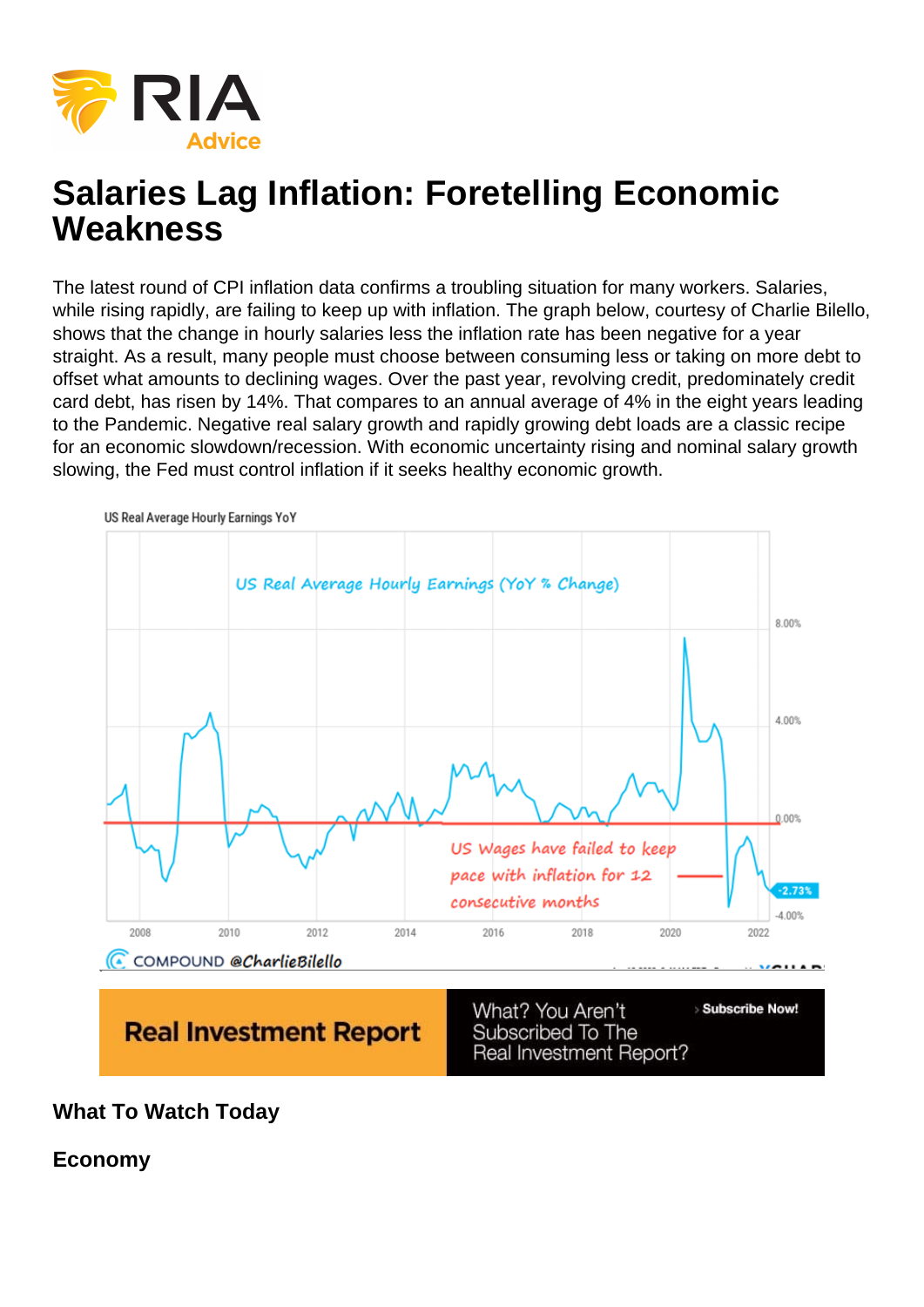- 8:30 a.m. ET: Retail Sales Advance , month-over-month, March (0.6% expected, 0.3% during prior month)
- 8:30 a.m. ET: Retail Sales excluding autos , month-over-month, March (1.0% expected, 0.2% during prior month)
- 8:30 a.m. ET: Retail Sales excluding autos and gas , month-over-month, March (0.2% expected, -0.4% during prior month)
- 8:30 a.m. ET: Retail Sales Control Group , March (0.0% expected, -1.2% during prior month)
- 8:30 a.m. ET: Import Price Index , month-over-month, March (2.3% expected, 1.4% during prior month)
- 8:30 a.m. ET: Import Price Index excluding petroleum , month-over-month, March (1.0%) expected, 0.7% during prior month)
- 8:30 a.m. ET: Import Price Index, year-over-year, March (11.8% expected, 10.9% during prior month)
- 8:30 a.m. ET: Export Price Index , month-over-month, March (2.2% expected, 3.0% during prior month)
- 8:30 a.m. ET: Export Price Index , year-over-year, March (16.6% during prior month)
- 8:30 a.m. ET: Initial jobless claims , week ended April 9 (170,000 expected, 166,000 during prior week)
- 8:30 a.m. ET: Continuing claims , week ended April 2 (1.500 million expected, 1.523 during prior week)
- 10:00 a.m. ET: Business Inventories , February (1.3% expected, 1.1% prior)
- 10:00 a.m. ET: University of Michigan Consumer Sentiment , April preliminary (59.0 expected, 59.4 during prior month)
- 10:00 a.m. ET: U. of Mich. Current Conditions , April preliminary (67.0 expected, 67.2 during prior month)
- 10:00 a.m. ET: U. of Mich. Expectation s, April preliminary (54.0 expected, 54.3 during prior month)
- 10:00 a.m. ET: U. of Mich. 1 Year Inflation , April preliminary (5.5% expected, 5.4% during prior month)
- 10:00 a.m. ET: U. of Mich. 5-10 year Inflation , April preliminary (3.0% during prior month)

## **Earnings**

- PNC Financial? [\(PNC](https://finance.yahoo.com/quote/PNC?p=PNC&.tsrc=fin-srch)) to report adjusted earnings of \$2.77 on revenue of \$4.78 billion
- Wells Fargo ?([WFC](https://finance.yahoo.com/quote/WFC?p=WFC&.tsrc=fin-srch)) to report adjusted earnings of \$0.80 on revenue of \$17.77 billion
- Goldman Sachs ?[\(GS\)](https://finance.yahoo.com/quote/GS?p=GS&.tsrc=fin-srch) to report adjusted earnings of \$8.90 on revenue of \$11.73 billion
- Morgan Stanley ?[\(MS](https://finance.yahoo.com/quote/MS?p=MS&.tsrc=fin-srch)) to report adjusted earnings of \$1.70 on revenue of \$14.20 billion
- Ally Financial ?[\(ALLY](https://finance.yahoo.com/quote/ALLY?p=ALLY&.tsrc=fin-srch)) to report adiusted earnings of \$1.94 on revenue of \$2.14 billion
- Citigroup ?[\(C\)](https://finance.yahoo.com/quote/C?p=C&.tsrc=fin-srch) to report adjusted earnings of \$1.63 on revenue of \$18.00 billion
- State Street ?[\(STT](https://finance.yahoo.com/quote/STT?p=STT&.tsrc=fin-srch)) to report adjusted earnings of \$1.47 on revenue of \$3.04 billion
- Rite Aid ?[\(RAD](https://finance.yahoo.com/quote/RAD?p=RAD&.tsrc=fin-srch)) to report an adjusted loss of \$0.49 on revenue of \$5.97 billion

## Market Rallies Holding Support

Yesterday, the market pulled off a strong rally to kick off the earnings season. As noted recently the market had gotten decently short-term oversold and if the market can rally today, it should trigger a "buy signal" suggesting a bit more room to run next week. Importantly, the market climbed back above the 50-dma keeping that support level intact for now.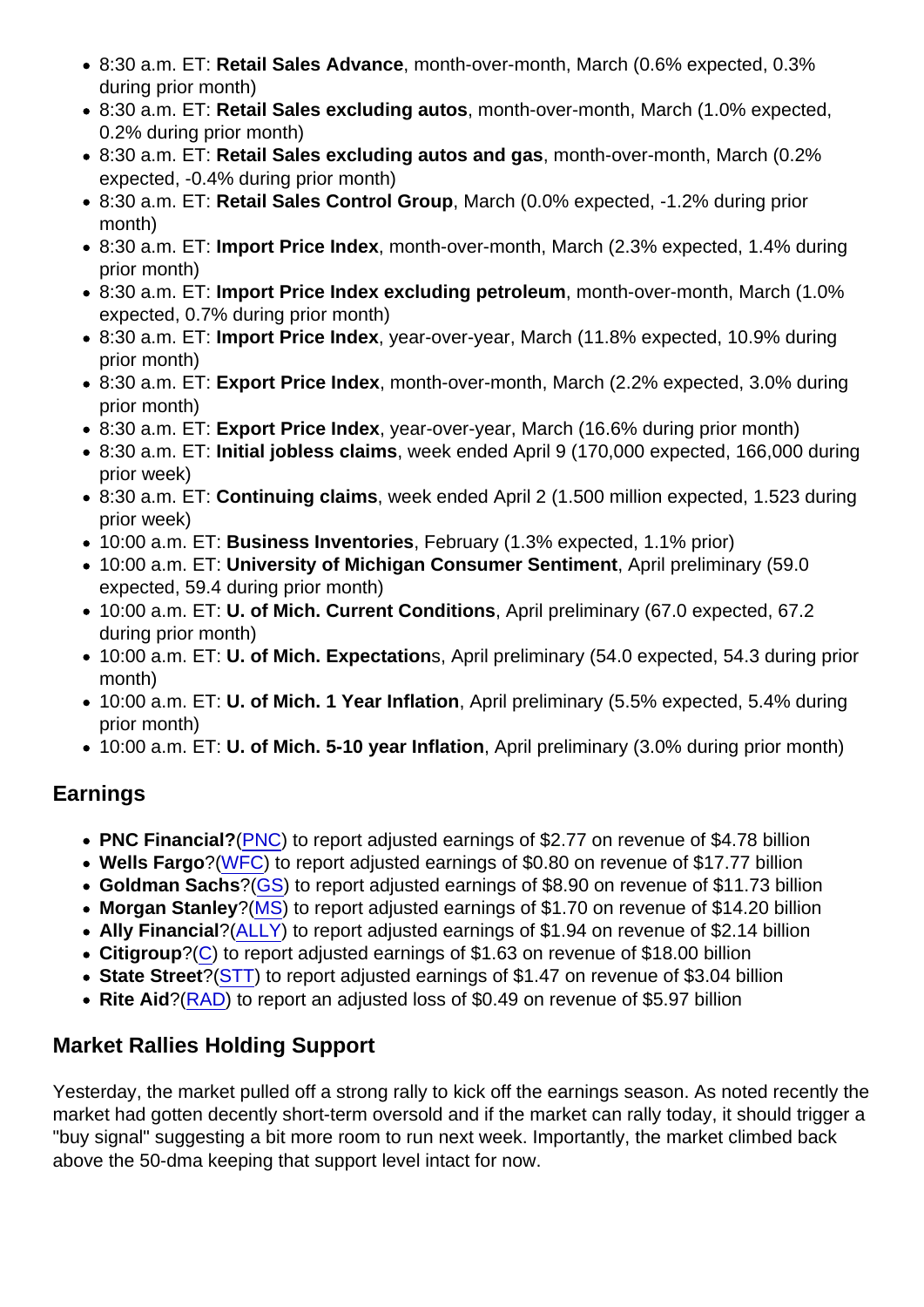#### Productivity & Real Incomes

Picking up on our salaries theme this morning, a note for Chartr made a good point on productivity and real wages.

"Inflation is sort of just one side of the economic story for workers, the other of course being wages. Without matching pay rises, wages fall in real terms ? which is likely to contribute to a further widening of the "productivity-pay-gap", the gap between output and pay that's been growing for decades.

Indeed, according to data from the US Bureau of Labor Statistics , the amount of "stuff" produced by a typical worker in the US per hour (what an economist would call productivity) has gone up roughly 127% since 1975, but the real compensation of workers has only gone up by around half of that amount (63%). That's a far cry from the 1947-1975 period when those two variables moved almost in lockstep.

Advances in technology, globalization, government policy, and many, many more variables have all contributed to the share of income going to labor decreasing ? and soaring inflation isn't going to help."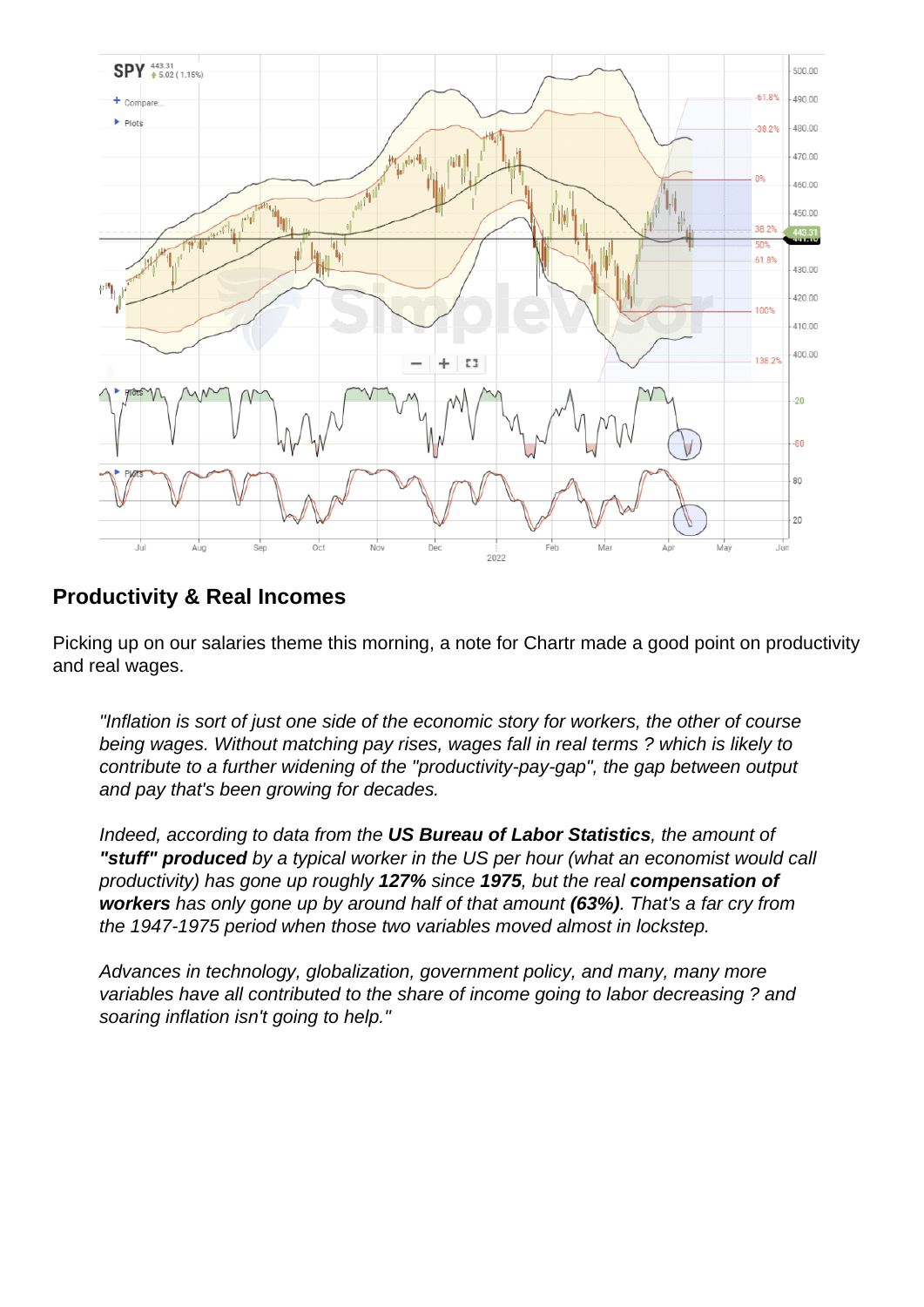### JP Morgan (JPM) Starts Earnings Season With A Warning

JP Morgan (JPM) reported earnings that fell short of EPS expectations but beat on revenue. From a macroeconomic perspective, the reason for their EPS miss provides a warning to other banks and for the economy in general. Banks hold loss reserves as protection against credit losses. At times they build these reserves and other times shed them. Often they add reserves when their economic forecast deteriorates and shed them when economic growth is strong. Building credit reserves are a drag on EPS, and the opposite holds for reductions in reserves. With salaries not keeping up with the costs of living, the reserve build is logical.

In the first quarter, JPM added \$902 million or .23 cents per share of credit reserves. The addition to reserves speaks to concerns that JPM expects credit losses to rise. As such, JPM implies the odds of a recession or at least a weakening economy are increasing. Per [CNBC](https://www.cnbc.com/2022/04/13/jpm-earnings-1q-2022.html)- CEO Jamie Dimon had this to say about the reserve build: "CEO Jamie Dimon struck a note of caution in his remarks, saying that he built up credit reserves because of ?higher probabilities of downside risk? in the U.S. economy."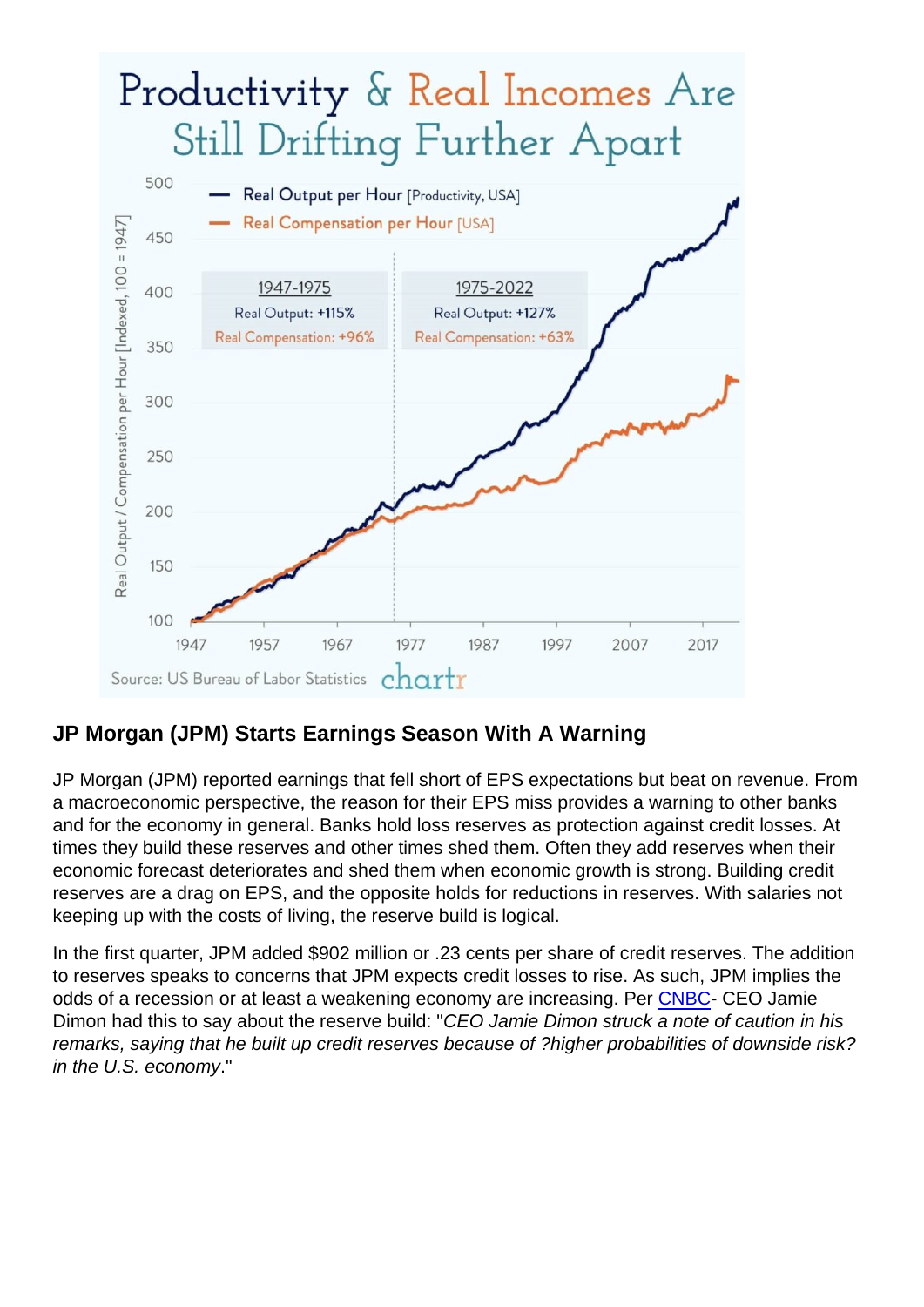## CPI Silver Linings Dashed with PPI

The CPI data on Tuesday provided some economists with a glimmer of hope that inflation was abating. The core CPI monthly number fell from .5% to .3%. PPI dashed hopes that inflation is cooling. Year-over-year PPI rose 11.2%, well above 10% last month. Unlike CPI, the core PPI data, excluding food and energy, rose 1% versus .7% last month. PPI warns we are not out of the woods yet. PPI tends to lead CPI to some degree as it can take a few months or even longer for producer price changes to filter into consumer prices. The graph below shows the growing gap between CPI and PPI.

#### Stock Correlations

The following chart and quote are from Callum Thomas.

"We can deduce from this chart that the correction saw big rotation, whereas the rebound, however, floated all boats...Correlations spike during times of panic selling and panic buying: especially when it's a generalized risk-on/off move, and especially accentuated by passive flows."